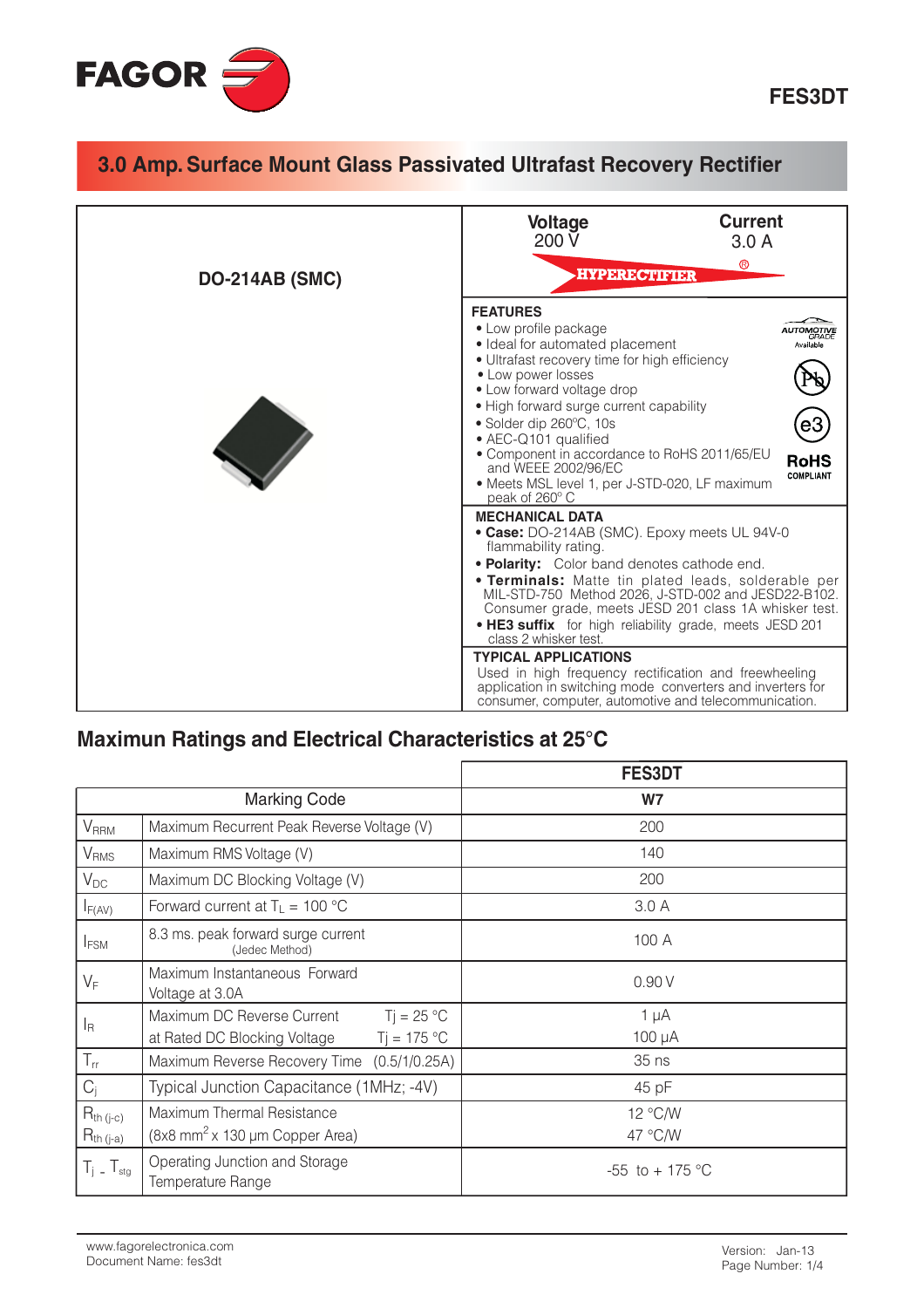

#### **Ordering information**

| <b>PREFERRED P/N</b> | <b>PACKAGE CODE</b> | <b>DELIVERY MODE</b>       | <b>BASE QUANTITY</b> | UNIT WEIGHT (g) |
|----------------------|---------------------|----------------------------|----------------------|-----------------|
| FES3DT TRTB          | TRTB                | 13" diameter tape and reel | 3.500                | 0.201           |
| FES3DT HE3 TRTB      | TRTR                | 13" diameter tape and reel | 3.500                | 0.201           |



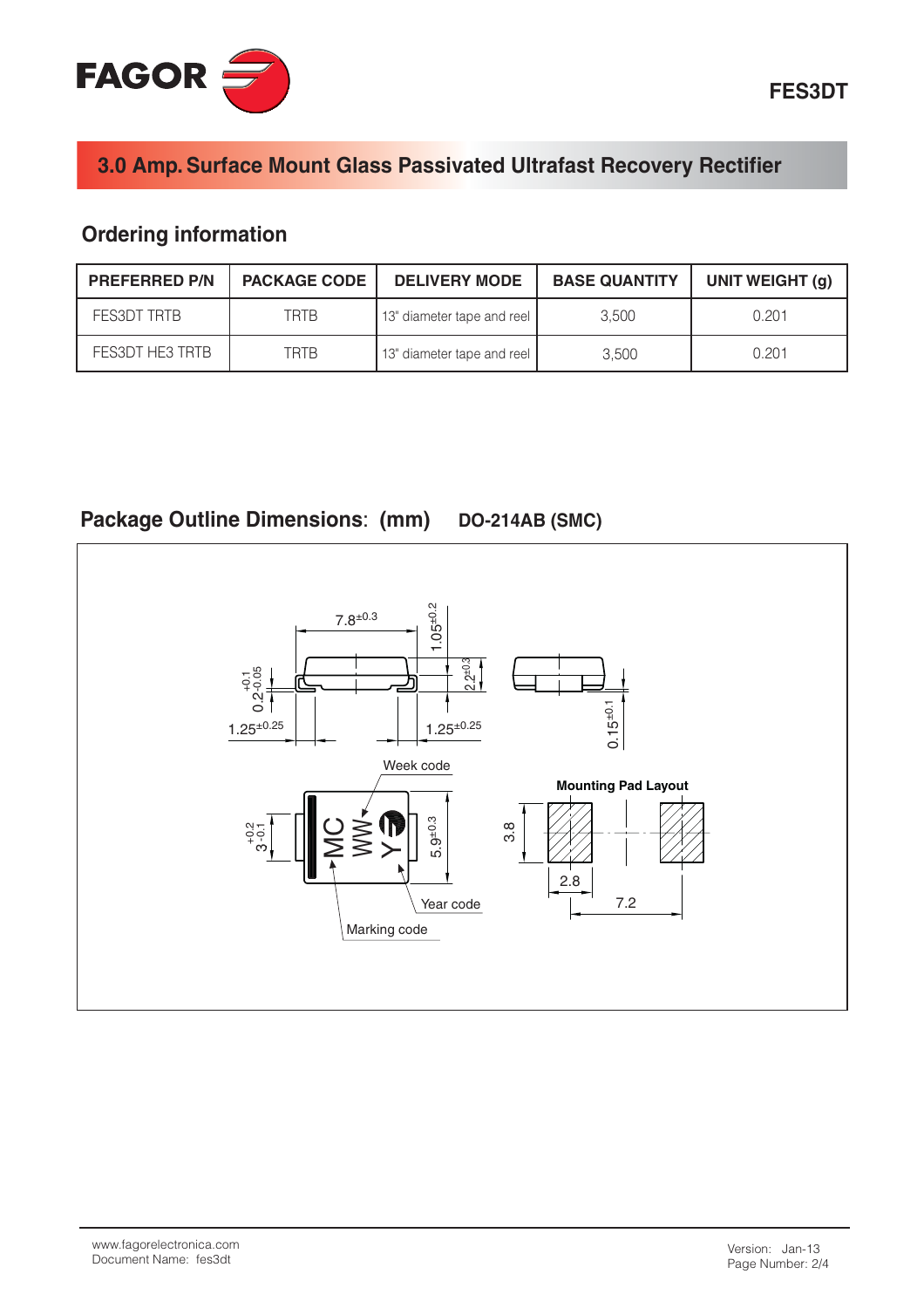



V<sub>R</sub>, Reverse Voltage (V)

#### **TYPICAL FORWARD CHARACTERISTIC**

 $T_{1} = 25$  $^{\circ}$ C

 $\mathbf{1}$ 

 $1.2$ 

 $1.4$ 

**TYPICAL REVERSE CHARACTERISTIC**  $= 125 °C$  $T_i = 75 °C$  $= 25$ °C Ti  $20$  $40<sup>1</sup>$ 60  $80<sup>°</sup>$ 100 120 Percent of rated peak reverse Voltage, %

 $0.6$ 

 $0.8$ 

 $V_F$ , Instantaneous forward

Voltage (V)